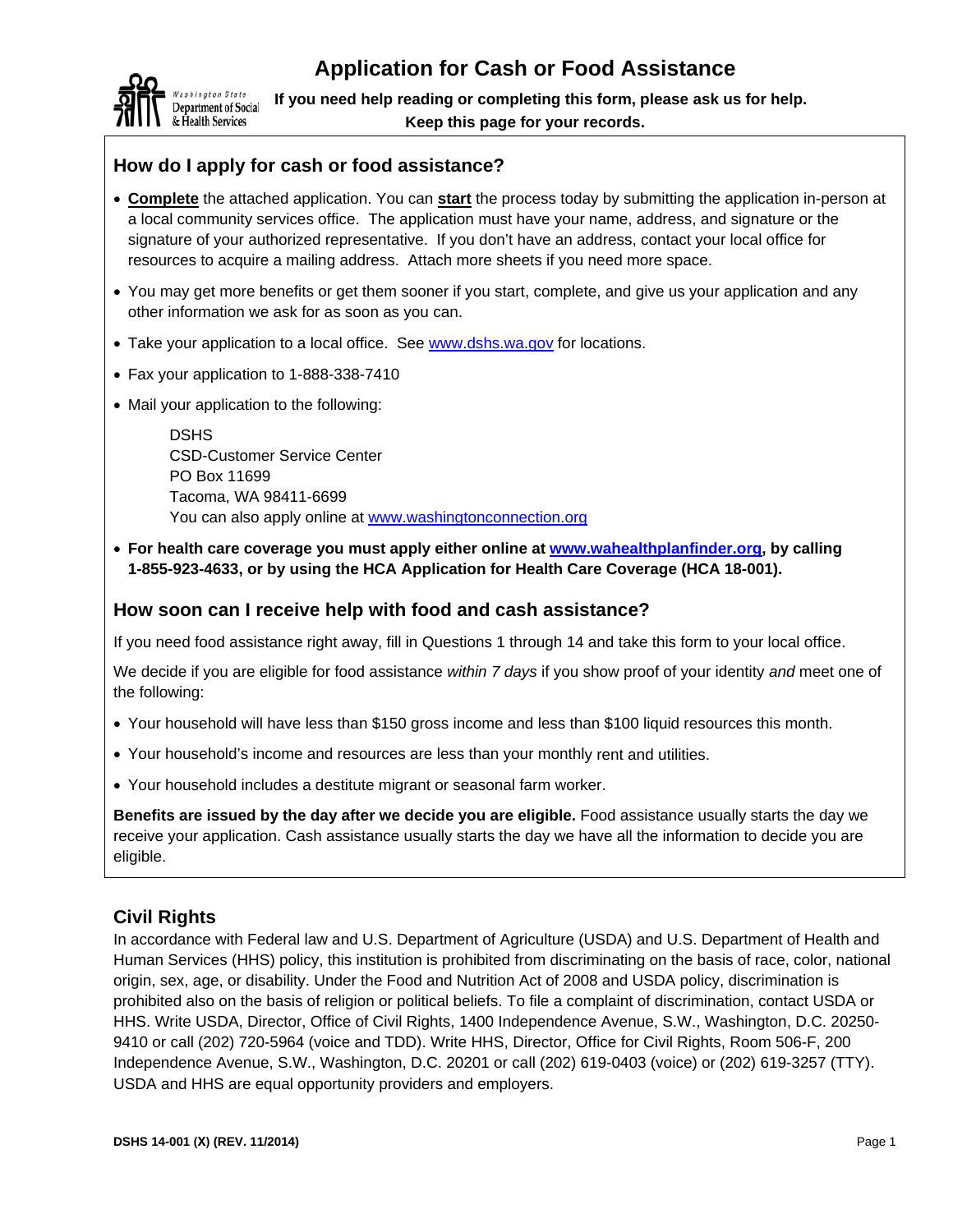### **Immigration Status and Social Security Numbers**

You may be able to get assistance for some people you live with even if others you live with can't get help because of immigration status. You must tell us the immigration status of anyone who applies.

Under Federal Law (45 CFR §205.52, 7 CFR §273.6), you must give us the Social Security Number (SSN) for anyone you live with who applies for TANF, or food assistance. We may also need SSNs of parents and spouses who live with you but don't apply.

We use SSNs to check identity, verify eligibility, prevent fraud, and collect claims. We exchange information with other agencies to manage our programs and follow the law. We may also give this information to law enforcement agencies trying to catch fleeing felons.

#### **Privacy and Your Cash and Food Assistance**

The Food and Nutrition Act of 2008, as amended, permits the department to collect the information we ask for on the application, including the SSN of each household member. Providing the requested information is voluntary. However, failure to provide a SSN or proof of application for a SSN without a good reason will result in the denial of Basic Food assistance to each individual failing to provide a SSN We verify some of this information with computer matching programs, including the federal Income and Eligibility Verification System (IEVS).

**Information reported to the Department of Social and Health Services may affect eligibility for health care coverage administered by the Health Care Authority and the Health Benefit Exchange.** 

| We use this information to:                                                                                                                                                                                                       | We may give this information to:                                                                                                                                                                                                   |  |  |  |  |
|-----------------------------------------------------------------------------------------------------------------------------------------------------------------------------------------------------------------------------------|------------------------------------------------------------------------------------------------------------------------------------------------------------------------------------------------------------------------------------|--|--|--|--|
| • Decide who is eligible for our programs.<br>• Collect overpayments.<br>• Manage our programs.<br>• Make sure we follow the law.                                                                                                 | Federal and state agencies for official use.<br>$\bullet$<br>Law Enforcement agencies pursuing people who are<br>fleeing to avoid the law.<br>Private collection agencies to collect food assistance<br>$\bullet$<br>overpayments. |  |  |  |  |
| <b>Food Assistance Penalty Warning</b>                                                                                                                                                                                            |                                                                                                                                                                                                                                    |  |  |  |  |
| We do send information about persons applying for Food Assistance to other Federal agencies to check that the<br>information is correct. If any information is incorrect, the persons who apply may not get Food Assistance. If a |                                                                                                                                                                                                                                    |  |  |  |  |

person provides information that they know is incorrect, they could be criminally prosecuted. Penalties for intentionally breaking Food Assistance rules vary from disqualification from the program, to fines, or possibly imprisonment.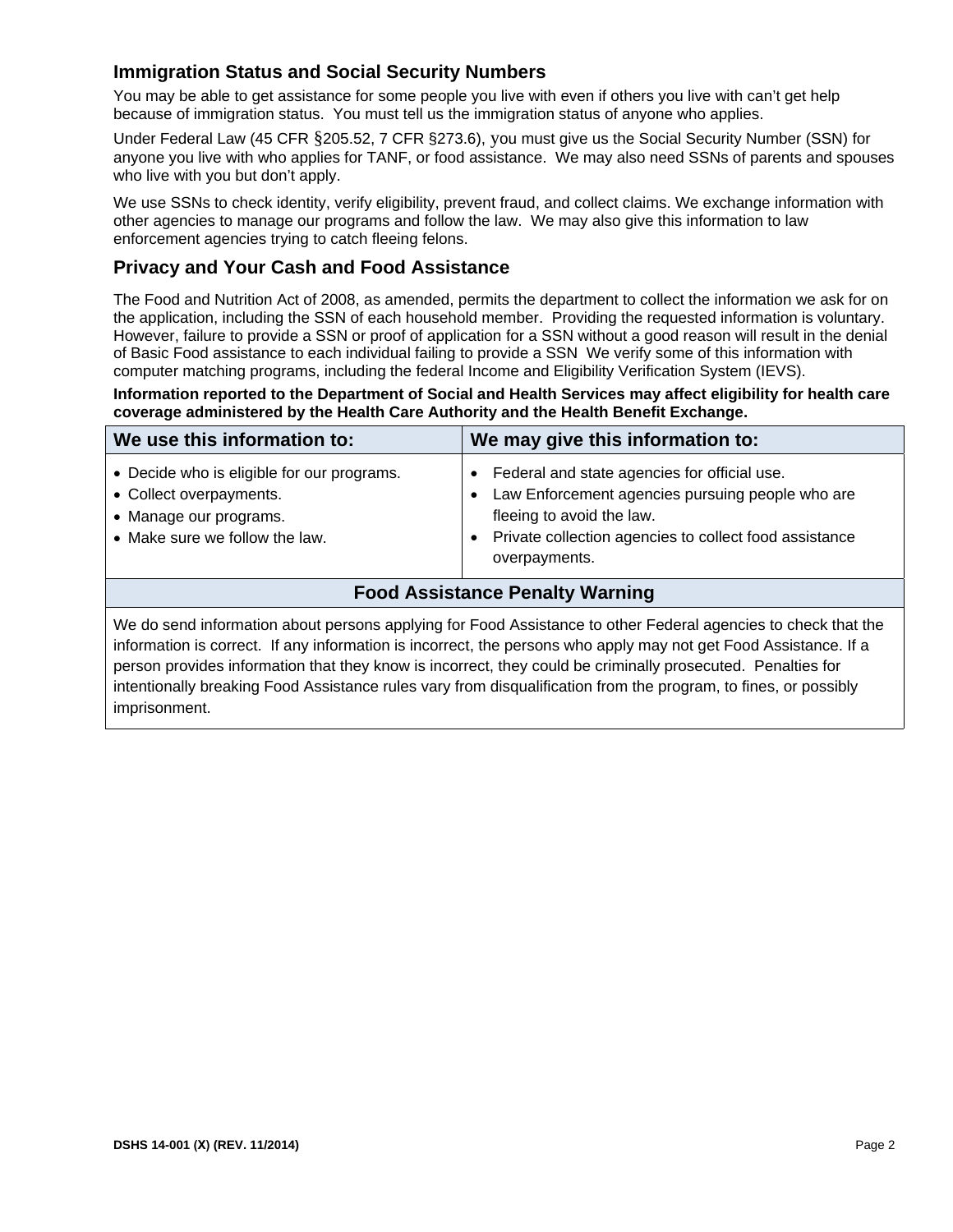

# **Application for Food and Cash Assistance**

**Ask us if you need help filling out this form.** 

|                                                                                                                                                                                                                                                                                                                                                                                                                                                                                                  |                         | 1. FIRST NAME MIDDLE INITIAL LAST NAME<br>SIGNATURE OF APPLICANT OR<br>2. CLIENT IDENTIFICATION NUMBER<br>AUTHORIZED REPRESENTATIVE<br>(IF KNOWN)<br>(REQUIRED) |                                |                                                                                                                                                                                                                                                                                                              |                                                   |                                           |                                                     |                                                                   |
|--------------------------------------------------------------------------------------------------------------------------------------------------------------------------------------------------------------------------------------------------------------------------------------------------------------------------------------------------------------------------------------------------------------------------------------------------------------------------------------------------|-------------------------|-----------------------------------------------------------------------------------------------------------------------------------------------------------------|--------------------------------|--------------------------------------------------------------------------------------------------------------------------------------------------------------------------------------------------------------------------------------------------------------------------------------------------------------|---------------------------------------------------|-------------------------------------------|-----------------------------------------------------|-------------------------------------------------------------------|
| 3. STREET ADDRESS WHERE YOU LIVE                                                                                                                                                                                                                                                                                                                                                                                                                                                                 |                         |                                                                                                                                                                 | <b>CITY</b>                    |                                                                                                                                                                                                                                                                                                              |                                                   | 4. HOME/PREFERRED PHONE NUMBER            |                                                     |                                                                   |
| <b>CITY</b><br><b>STATE</b><br>5. MAILING ADDRESS (IF DIFFERENT)<br>ZIP CODE                                                                                                                                                                                                                                                                                                                                                                                                                     |                         |                                                                                                                                                                 |                                |                                                                                                                                                                                                                                                                                                              |                                                   |                                           | 6. OTHER PHONE NUMBER(S)                            |                                                                   |
| 8.1 am applying for (check all that apply):<br>□ Cash                                                                                                                                                                                                                                                                                                                                                                                                                                            | $\Box$ Food             | □ Child care                                                                                                                                                    |                                | 7. EMAIL ADDRESS                                                                                                                                                                                                                                                                                             |                                                   |                                           |                                                     |                                                                   |
| 9.I or someone in my household (check all that apply):<br>$\Box$ Are in a domestic violence situation<br>$\Box$ Have a disability                                                                                                                                                                                                                                                                                                                                                                |                         |                                                                                                                                                                 |                                |                                                                                                                                                                                                                                                                                                              |                                                   |                                           |                                                     |                                                                   |
| □ Can't work because of health problems □ Are pregnant; name: ___________________due date: _________                                                                                                                                                                                                                                                                                                                                                                                             |                         |                                                                                                                                                                 |                                |                                                                                                                                                                                                                                                                                                              |                                                   |                                           |                                                     |                                                                   |
| $\begin{picture}(20,20) \put(0,0){\line(1,0){100}} \put(15,0){\line(1,0){100}} \put(15,0){\line(1,0){100}} \put(15,0){\line(1,0){100}} \put(15,0){\line(1,0){100}} \put(15,0){\line(1,0){100}} \put(15,0){\line(1,0){100}} \put(15,0){\line(1,0){100}} \put(15,0){\line(1,0){100}} \put(15,0){\line(1,0){100}} \put(15,0){\line(1,0){100}} \$<br>10. How much money do you expect your household to get this month?<br>11. How much money does your household have in cash and bank accounts? \$ |                         |                                                                                                                                                                 |                                |                                                                                                                                                                                                                                                                                                              |                                                   |                                           |                                                     |                                                                   |
|                                                                                                                                                                                                                                                                                                                                                                                                                                                                                                  |                         |                                                                                                                                                                 |                                | 12. How much does your household pay for rent or mortgage?                                                                                                                                                                                                                                                   |                                                   |                                           | $\sim$                                              |                                                                   |
|                                                                                                                                                                                                                                                                                                                                                                                                                                                                                                  |                         |                                                                                                                                                                 |                                | 13. What utilities does your household pay for? $\Box$ Heating/cooling $\Box$ Telephone $\Box$ Other:                                                                                                                                                                                                        |                                                   |                                           |                                                     |                                                                   |
|                                                                                                                                                                                                                                                                                                                                                                                                                                                                                                  |                         |                                                                                                                                                                 |                                | 14. Is anyone in your household a seasonal or migrant farm worker? $\Box$ Yes $\Box$ No                                                                                                                                                                                                                      |                                                   |                                           |                                                     |                                                                   |
| 15. If applying for food assistance, how many people in your household do you buy and prepare food for?                                                                                                                                                                                                                                                                                                                                                                                          |                         |                                                                                                                                                                 |                                |                                                                                                                                                                                                                                                                                                              |                                                   |                                           |                                                     |                                                                   |
| 16. If applying for child care, what activity do you need care for (check all that apply)?<br>School<br>$\Box$ WorkFirst $\Box$ Basic Food Employment and Training (BFET)<br>Work                                                                                                                                                                                                                                                                                                                |                         |                                                                                                                                                                 |                                |                                                                                                                                                                                                                                                                                                              |                                                   |                                           |                                                     |                                                                   |
| FOR OFFICE USE ONLY - Household eligible for expedited service: $\Box$ Yes $\Box$ No Screener's Initials: ________ Date: ______                                                                                                                                                                                                                                                                                                                                                                  |                         |                                                                                                                                                                 |                                |                                                                                                                                                                                                                                                                                                              |                                                   |                                           |                                                     |                                                                   |
| 17. 1 need an interpreter. I speak: _______________________ or \omegins; translate my letters into: __________                                                                                                                                                                                                                                                                                                                                                                                   |                         |                                                                                                                                                                 |                                |                                                                                                                                                                                                                                                                                                              |                                                   |                                           |                                                     |                                                                   |
|                                                                                                                                                                                                                                                                                                                                                                                                                                                                                                  |                         |                                                                                                                                                                 |                                |                                                                                                                                                                                                                                                                                                              |                                                   |                                           |                                                     |                                                                   |
|                                                                                                                                                                                                                                                                                                                                                                                                                                                                                                  |                         |                                                                                                                                                                 |                                | 18. List everyone in your household even if you are not applying for them (attach additional sheets, if necessary).                                                                                                                                                                                          |                                                   |                                           |                                                     |                                                                   |
| <b>NAME</b>                                                                                                                                                                                                                                                                                                                                                                                                                                                                                      |                         | <b>HOW IS</b>                                                                                                                                                   |                                | <b>CHECK IF</b>                                                                                                                                                                                                                                                                                              |                                                   |                                           | <b>OPTIONAL FOR NON-APPLICANTS</b>                  |                                                                   |
| (FIRST,<br>MIDDLE,<br>LAST)                                                                                                                                                                                                                                                                                                                                                                                                                                                                      | <b>SEX</b><br>м<br>OR F | <b>THIS</b><br><b>PERSON</b><br><b>RELATED</b><br>TO YOU?                                                                                                       | <b>DATE OF</b><br><b>BIRTH</b> | <b>YOU WANT</b><br><b>BENEFITS</b><br><b>FOR THIS</b><br><b>PERSON</b>                                                                                                                                                                                                                                       | <b>SOCIAL</b><br><b>SECURITY</b><br><b>NUMBER</b> | <b>CHECK</b><br>IF U.S.<br><b>CITIZEN</b> | <b>RACE (SEE</b><br><b>SAMPLES</b><br><b>BELOW)</b> | <b>TRIBE NAME</b><br>(For American<br>Indians, Alaska<br>Natives) |
|                                                                                                                                                                                                                                                                                                                                                                                                                                                                                                  |                         | <b>Myself</b>                                                                                                                                                   |                                | ⊔                                                                                                                                                                                                                                                                                                            |                                                   | $\Box$                                    |                                                     |                                                                   |
|                                                                                                                                                                                                                                                                                                                                                                                                                                                                                                  |                         |                                                                                                                                                                 |                                | $\Box$                                                                                                                                                                                                                                                                                                       |                                                   | ┌<br>$\Box$                               |                                                     |                                                                   |
|                                                                                                                                                                                                                                                                                                                                                                                                                                                                                                  |                         |                                                                                                                                                                 |                                | $\Box$                                                                                                                                                                                                                                                                                                       |                                                   | $\Box$                                    |                                                     |                                                                   |
|                                                                                                                                                                                                                                                                                                                                                                                                                                                                                                  |                         |                                                                                                                                                                 |                                | $\Box$                                                                                                                                                                                                                                                                                                       |                                                   | $\perp$                                   |                                                     |                                                                   |
|                                                                                                                                                                                                                                                                                                                                                                                                                                                                                                  |                         |                                                                                                                                                                 |                                | $\overline{\phantom{a}}$                                                                                                                                                                                                                                                                                     |                                                   | $\mathsf{L}$                              |                                                     |                                                                   |
|                                                                                                                                                                                                                                                                                                                                                                                                                                                                                                  |                         |                                                                                                                                                                 |                                | $\mathsf{I}$                                                                                                                                                                                                                                                                                                 |                                                   | $\mathsf{L}$                              |                                                     |                                                                   |
|                                                                                                                                                                                                                                                                                                                                                                                                                                                                                                  |                         |                                                                                                                                                                 |                                | ┓                                                                                                                                                                                                                                                                                                            |                                                   | $\Box$                                    |                                                     |                                                                   |
| 19. My ethnic background is Hispanic or Latino: Yes                                                                                                                                                                                                                                                                                                                                                                                                                                              |                         |                                                                                                                                                                 |                                | $\Box$ No                                                                                                                                                                                                                                                                                                    |                                                   |                                           |                                                     |                                                                   |
| DSHS 14-001 (X) (REV. 11/2014)                                                                                                                                                                                                                                                                                                                                                                                                                                                                   |                         |                                                                                                                                                                 |                                | Race and Ethnic background information is voluntary. For Food Assistance the USDA requires us to answer for<br>you if no information is provided. Race examples: White, Black or African American, Asian, Native Hawaiian,<br>Pacific Islander, American Indian, Alaska Native, or any combination of races. |                                                   |                                           |                                                     |                                                                   |

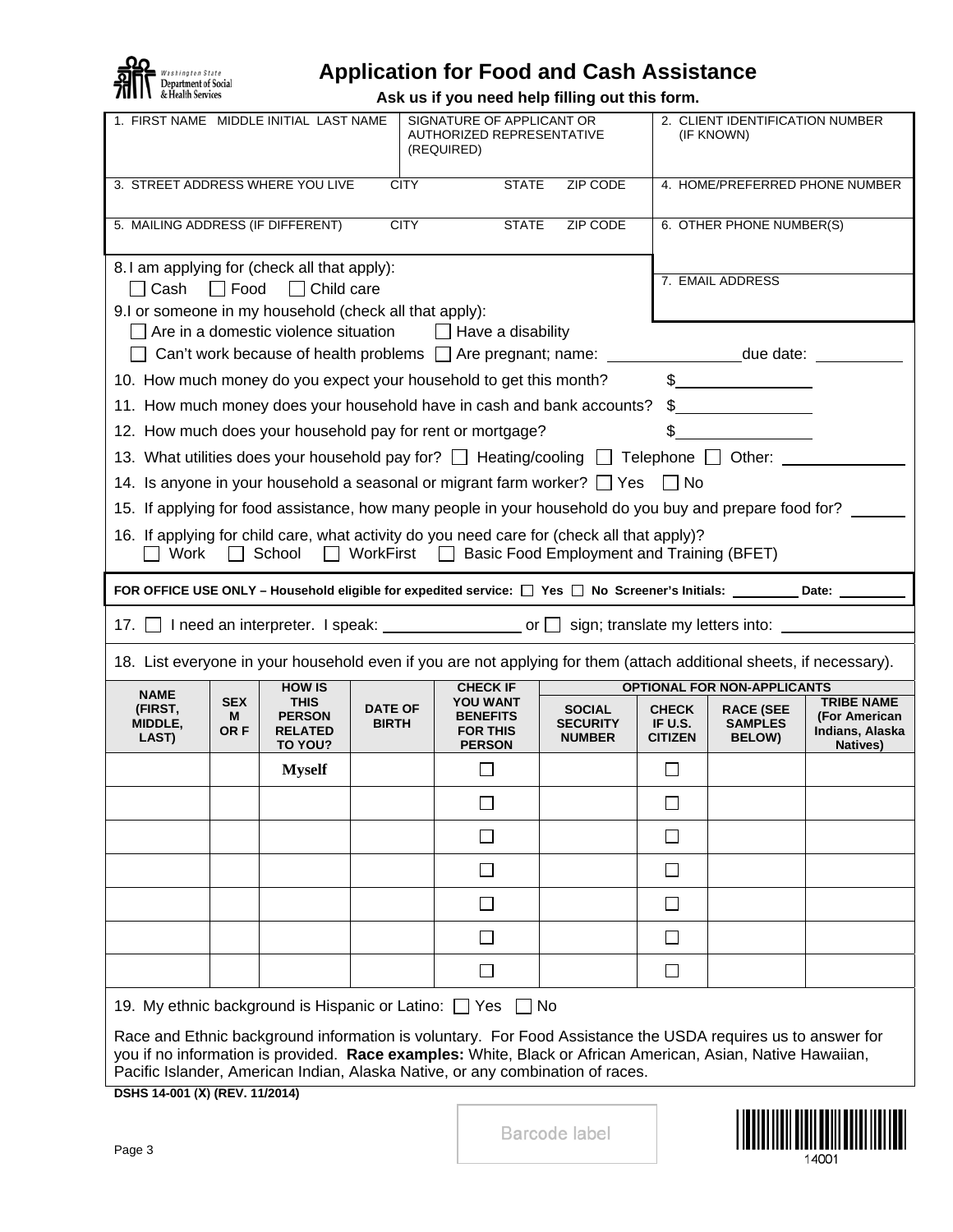|                                                                                                                                                                                                                                                                                                                                                                                                                                                                                                                                                  | <b>APPLICANT'S NAME</b>                                                                                                   |                                                                                                                                                                        |  | SOCIAL SECURITY NUMBER |    |                                                            | <b>CLIENT IDENTIFICATION NUMBER</b>                                                                                                                                                                                            |
|--------------------------------------------------------------------------------------------------------------------------------------------------------------------------------------------------------------------------------------------------------------------------------------------------------------------------------------------------------------------------------------------------------------------------------------------------------------------------------------------------------------------------------------------------|---------------------------------------------------------------------------------------------------------------------------|------------------------------------------------------------------------------------------------------------------------------------------------------------------------|--|------------------------|----|------------------------------------------------------------|--------------------------------------------------------------------------------------------------------------------------------------------------------------------------------------------------------------------------------|
|                                                                                                                                                                                                                                                                                                                                                                                                                                                                                                                                                  |                                                                                                                           |                                                                                                                                                                        |  |                        |    |                                                            |                                                                                                                                                                                                                                |
|                                                                                                                                                                                                                                                                                                                                                                                                                                                                                                                                                  |                                                                                                                           |                                                                                                                                                                        |  | I. General Information |    |                                                            |                                                                                                                                                                                                                                |
| 1. In the past 30 days, I received cash or food from another state, tribe, or other source. $\Box$ Yes $\Box$ No                                                                                                                                                                                                                                                                                                                                                                                                                                 |                                                                                                                           |                                                                                                                                                                        |  |                        |    |                                                            |                                                                                                                                                                                                                                |
|                                                                                                                                                                                                                                                                                                                                                                                                                                                                                                                                                  | 2. Someone I'm applying for lives outside Washington State: T Yes T No Who: ________________________                      |                                                                                                                                                                        |  |                        |    |                                                            |                                                                                                                                                                                                                                |
| 3. I or someone in my household is a sponsored alien: $\Box$ Yes $\Box$ No Who:                                                                                                                                                                                                                                                                                                                                                                                                                                                                  |                                                                                                                           |                                                                                                                                                                        |  |                        |    |                                                            |                                                                                                                                                                                                                                |
|                                                                                                                                                                                                                                                                                                                                                                                                                                                                                                                                                  | 4. I or someone in my household age 16 or older is in (check all that apply): $\Box$ a High School Equivalency<br>Program |                                                                                                                                                                        |  |                        |    |                                                            |                                                                                                                                                                                                                                |
| 5. I or someone I'm applying for would like information about Employment and Training Services (BFET): $\Box$<br>$Yes \Box No$                                                                                                                                                                                                                                                                                                                                                                                                                   |                                                                                                                           |                                                                                                                                                                        |  |                        |    |                                                            |                                                                                                                                                                                                                                |
| 6. Someone is temporarily out of my home: $\Box$ Yes $\Box$ No Who:                                                                                                                                                                                                                                                                                                                                                                                                                                                                              |                                                                                                                           |                                                                                                                                                                        |  |                        |    |                                                            |                                                                                                                                                                                                                                |
|                                                                                                                                                                                                                                                                                                                                                                                                                                                                                                                                                  | 7. I or someone in my home is:                                                                                            |                                                                                                                                                                        |  |                        |    |                                                            |                                                                                                                                                                                                                                |
|                                                                                                                                                                                                                                                                                                                                                                                                                                                                                                                                                  |                                                                                                                           | a. A person who has ever served in the U.S. Armed Forces, National Guard or Reserves: $\Box$ Yes $\Box$ No                                                             |  |                        |    |                                                            |                                                                                                                                                                                                                                |
|                                                                                                                                                                                                                                                                                                                                                                                                                                                                                                                                                  |                                                                                                                           | b. A dependent or spouse of a person who has ever served in the U.S. Armed Forces, National Guard or<br>Reserves: $\Box$ Yes $\Box$ No If yes to 7a or 7b, Who: $\Box$ |  |                        |    |                                                            |                                                                                                                                                                                                                                |
|                                                                                                                                                                                                                                                                                                                                                                                                                                                                                                                                                  | $\Box$ Yes $\Box$ No                                                                                                      | 8. I am or someone I'm applying for is fleeing from the law to avoid going to court or jail for a felony crime:                                                        |  |                        |    |                                                            |                                                                                                                                                                                                                                |
|                                                                                                                                                                                                                                                                                                                                                                                                                                                                                                                                                  |                                                                                                                           | 9. I am living in: $\Box$ My own house or apartment $\Box$ Group Home $\Box$ Other: $\Box$                                                                             |  |                        |    |                                                            |                                                                                                                                                                                                                                |
|                                                                                                                                                                                                                                                                                                                                                                                                                                                                                                                                                  |                                                                                                                           |                                                                                                                                                                        |  |                        |    |                                                            | Date entered: Note that the state of the state of the state of the state of the state of the state of the state of the state of the state of the state of the state of the state of the state of the state of the state of the |
|                                                                                                                                                                                                                                                                                                                                                                                                                                                                                                                                                  |                                                                                                                           | 10. I am: Single Married D Divorced Separated Nidowed<br>In a Registered Domestic Partnership                                                                          |  |                        |    |                                                            |                                                                                                                                                                                                                                |
|                                                                                                                                                                                                                                                                                                                                                                                                                                                                                                                                                  |                                                                                                                           |                                                                                                                                                                        |  |                        |    |                                                            |                                                                                                                                                                                                                                |
|                                                                                                                                                                                                                                                                                                                                                                                                                                                                                                                                                  |                                                                                                                           | II. Resources (Attach Proof; For Cash Assistance Only)                                                                                                                 |  |                        |    |                                                            |                                                                                                                                                                                                                                |
| A resource is anything you own or are buying that can be sold, traded, or converted into cash or money held by<br>others. A resource does not include personal property such as furniture, or clothing. Examples of resources are:<br>$\bullet$ CDs<br>$\bullet$ Cash<br>• Burial funds, prepaid plans<br>• Trusts<br>• Checking accounts • IRA / 401k • Money market account • Business equipment<br>• Savings accounts • Homes, Land or • Bonds<br>• Livestock<br><b>Buildings</b><br>• College funds<br>• Retirement fund<br>• Life insurance |                                                                                                                           |                                                                                                                                                                        |  |                        |    |                                                            |                                                                                                                                                                                                                                |
|                                                                                                                                                                                                                                                                                                                                                                                                                                                                                                                                                  |                                                                                                                           | Please list the resources you, your spouse, or anyone you are applying for owns or is buying:                                                                          |  |                        |    |                                                            |                                                                                                                                                                                                                                |
|                                                                                                                                                                                                                                                                                                                                                                                                                                                                                                                                                  | WHO OWNS<br><b>RESOURCE</b><br><b>LOCATION</b><br>VALUE<br>\$                                                             |                                                                                                                                                                        |  |                        |    |                                                            |                                                                                                                                                                                                                                |
|                                                                                                                                                                                                                                                                                                                                                                                                                                                                                                                                                  |                                                                                                                           |                                                                                                                                                                        |  |                        |    |                                                            | \$                                                                                                                                                                                                                             |
|                                                                                                                                                                                                                                                                                                                                                                                                                                                                                                                                                  |                                                                                                                           |                                                                                                                                                                        |  |                        | \$ |                                                            |                                                                                                                                                                                                                                |
|                                                                                                                                                                                                                                                                                                                                                                                                                                                                                                                                                  |                                                                                                                           |                                                                                                                                                                        |  |                        |    |                                                            | \$                                                                                                                                                                                                                             |
|                                                                                                                                                                                                                                                                                                                                                                                                                                                                                                                                                  |                                                                                                                           |                                                                                                                                                                        |  |                        |    |                                                            | \$                                                                                                                                                                                                                             |
| I, my spouse, or someone I'm applying for have cars, trucks, vans, boats, RVs, trailers, or other motor<br>2.<br>vehicles:                                                                                                                                                                                                                                                                                                                                                                                                                       |                                                                                                                           |                                                                                                                                                                        |  |                        |    |                                                            |                                                                                                                                                                                                                                |
| <b>YEAR</b><br>(E.G.,<br>1980)                                                                                                                                                                                                                                                                                                                                                                                                                                                                                                                   | MAKE (E.G.,<br>FORD)                                                                                                      | MODEL (E.G., ESCORT)                                                                                                                                                   |  | <b>CHECK IF LEASED</b> |    | CHECK IF VEHICLE IS<br>USED FOR MEDICAL<br><b>PURPOSES</b> | <b>AMOUNT OWED</b>                                                                                                                                                                                                             |
|                                                                                                                                                                                                                                                                                                                                                                                                                                                                                                                                                  |                                                                                                                           |                                                                                                                                                                        |  |                        |    |                                                            | \$                                                                                                                                                                                                                             |
|                                                                                                                                                                                                                                                                                                                                                                                                                                                                                                                                                  |                                                                                                                           |                                                                                                                                                                        |  |                        |    |                                                            | \$                                                                                                                                                                                                                             |
|                                                                                                                                                                                                                                                                                                                                                                                                                                                                                                                                                  |                                                                                                                           |                                                                                                                                                                        |  |                        |    |                                                            | \$                                                                                                                                                                                                                             |
|                                                                                                                                                                                                                                                                                                                                                                                                                                                                                                                                                  |                                                                                                                           |                                                                                                                                                                        |  |                        |    |                                                            |                                                                                                                                                                                                                                |
| I, my spouse, or someone I'm applying for has sold, traded, given away, or transferred a resource in the last<br>3.<br>two years (including trusts, vehicles or life estates): $\Box$ Yes $\Box$ No If yes, what:<br>when:                                                                                                                                                                                                                                                                                                                       |                                                                                                                           |                                                                                                                                                                        |  |                        |    |                                                            |                                                                                                                                                                                                                                |
| III. Annuities (Investments made by any household member to receive regular payments<br>now or in the future.)                                                                                                                                                                                                                                                                                                                                                                                                                                   |                                                                                                                           |                                                                                                                                                                        |  |                        |    |                                                            |                                                                                                                                                                                                                                |
|                                                                                                                                                                                                                                                                                                                                                                                                                                                                                                                                                  | WHO OWNS THE<br>ANNUITY?                                                                                                  | COMPANY OR INSTITUTION?                                                                                                                                                |  | AMOUNT OR VALUE        |    | MONTHLY INCOME                                             | DATE PURCHASED                                                                                                                                                                                                                 |
|                                                                                                                                                                                                                                                                                                                                                                                                                                                                                                                                                  |                                                                                                                           |                                                                                                                                                                        |  | \$                     | \$ |                                                            |                                                                                                                                                                                                                                |
|                                                                                                                                                                                                                                                                                                                                                                                                                                                                                                                                                  |                                                                                                                           |                                                                                                                                                                        |  | \$                     |    | \$                                                         |                                                                                                                                                                                                                                |
|                                                                                                                                                                                                                                                                                                                                                                                                                                                                                                                                                  |                                                                                                                           |                                                                                                                                                                        |  | \$                     |    | \$                                                         |                                                                                                                                                                                                                                |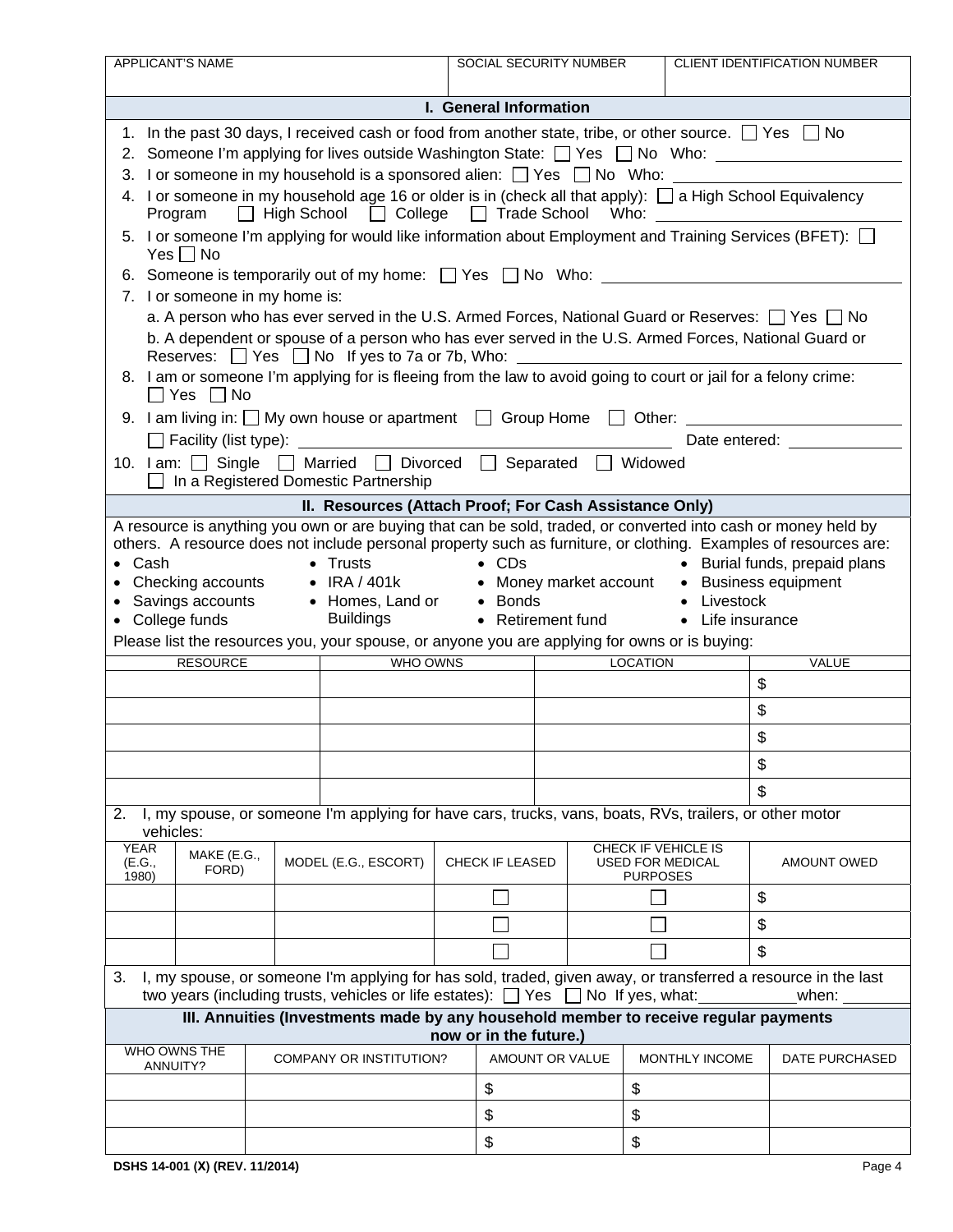| <b>APPLICANT'S NAME</b>                                                                                                                                                                           |                                   | SOCIAL SECURITY NUMBER                                           | CLIENT IDENTIFICATION NUMBER                                              |  |  |  |  |
|---------------------------------------------------------------------------------------------------------------------------------------------------------------------------------------------------|-----------------------------------|------------------------------------------------------------------|---------------------------------------------------------------------------|--|--|--|--|
|                                                                                                                                                                                                   |                                   |                                                                  |                                                                           |  |  |  |  |
| IV. Earned Income (Attach Proof)                                                                                                                                                                  |                                   |                                                                  |                                                                           |  |  |  |  |
| 1. I, my spouse, or someone I'm applying for had a job that ended in the past 60 days: $\Box$ Yes $\Box$ No                                                                                       |                                   |                                                                  |                                                                           |  |  |  |  |
| 2. I, my spouse, or someone I'm applying for has income from work: $\Box$ Yes $\Box$ No<br>If yes, please complete this section:                                                                  |                                   |                                                                  |                                                                           |  |  |  |  |
| WHO EARNS THIS INCOME.                                                                                                                                                                            |                                   |                                                                  | GROSS AMOUNT RECEIVED (DOLLAR AMOUNT BEFORE                               |  |  |  |  |
|                                                                                                                                                                                                   |                                   | DEDUCTIONS)                                                      |                                                                           |  |  |  |  |
| EMPLOYER'S NAME AND PHONE NUMBER                                                                                                                                                                  |                                   |                                                                  | \$_________________every:   Hour   Week                                   |  |  |  |  |
| <b>START DATE</b>                                                                                                                                                                                 |                                   |                                                                  | $\Box$ Two weeks $\Box$ Twice a month $\Box$ Month                        |  |  |  |  |
|                                                                                                                                                                                                   |                                   | Hours per week: _________                                        |                                                                           |  |  |  |  |
| Is this job self-employment? $\Box$ Yes $\Box$ No                                                                                                                                                 |                                   |                                                                  | Pay dates (e.g., $1^{st}$ and $15^{th}$ , or every Friday):               |  |  |  |  |
| <b>WHO EARNS THIS INCOME</b>                                                                                                                                                                      |                                   |                                                                  | GROSS AMOUNT RECEIVED (DOLLAR AMOUNT BEFORE                               |  |  |  |  |
| EMPLOYER'S NAME AND PHONE NUMBER                                                                                                                                                                  |                                   | DEDUCTIONS)                                                      | \$ Nour Meek                                                              |  |  |  |  |
|                                                                                                                                                                                                   |                                   |                                                                  | $\Box$ Two weeks $\Box$ Twice a month $\Box$ Month                        |  |  |  |  |
| <b>START DATE</b>                                                                                                                                                                                 |                                   | Hours per week: ______                                           |                                                                           |  |  |  |  |
|                                                                                                                                                                                                   |                                   |                                                                  | Pay dates (e.g., 1 <sup>st</sup> and 15 <sup>th</sup> , or every Friday): |  |  |  |  |
| Is this job self-employment? $\Box$ Yes $\Box$ No                                                                                                                                                 |                                   |                                                                  |                                                                           |  |  |  |  |
|                                                                                                                                                                                                   |                                   | V. Other Income (Attach Proof; Report for All Household Members) |                                                                           |  |  |  |  |
| Unemployment benefits                                                                                                                                                                             | $\bullet$                         | <b>Supplemental Security income</b><br>$\bullet$                 | Retirement or pension                                                     |  |  |  |  |
| Social Security income<br>$\bullet$<br>Tribal income<br>$\bullet$                                                                                                                                 | (SSI)<br>Child Support or spousal | $\bullet$                                                        | Veteran Administration (VA) or<br>military benefits                       |  |  |  |  |
| Gaming income                                                                                                                                                                                     | maintenance                       |                                                                  | Labor and Industries (L&I)                                                |  |  |  |  |
| Educational benefits (student                                                                                                                                                                     | Railroad benefits                 |                                                                  | <b>Trusts</b>                                                             |  |  |  |  |
| loans, grants, work - study)                                                                                                                                                                      | Rental income                     |                                                                  | Interests / Dividends<br><b>GROSS MONTHLY</b>                             |  |  |  |  |
| UNEARNED INCOME TYPE                                                                                                                                                                              |                                   | WHO GETS THE INCOME?                                             | <b>AMOUNT</b>                                                             |  |  |  |  |
|                                                                                                                                                                                                   |                                   |                                                                  | \$                                                                        |  |  |  |  |
|                                                                                                                                                                                                   |                                   |                                                                  | \$                                                                        |  |  |  |  |
|                                                                                                                                                                                                   |                                   |                                                                  | \$                                                                        |  |  |  |  |
|                                                                                                                                                                                                   |                                   |                                                                  | \$                                                                        |  |  |  |  |
|                                                                                                                                                                                                   |                                   |                                                                  | \$                                                                        |  |  |  |  |
| <b>VI. Monthly Expenses</b>                                                                                                                                                                       |                                   |                                                                  |                                                                           |  |  |  |  |
| <b>RENT</b><br><b>MORTGAGE</b><br><b>SPACE RENT</b>                                                                                                                                               |                                   | HOMEOWNER'S INSURANCE                                            | <b>PROPERTY TAXES</b><br>OTHER FEES                                       |  |  |  |  |
| \$<br>\$<br>\$                                                                                                                                                                                    | \$                                | \$                                                               | \$                                                                        |  |  |  |  |
| What utilities does your household pay for separately from rent or mortgage?                                                                                                                      |                                   |                                                                  |                                                                           |  |  |  |  |
| Heat (Electric/Gas)   Electric (Not Heat)   Water   Home/Cell Phone   Sewer   Garbage<br>Another person or agency, such as subsidized housing, helps me pay either all or part of these expenses: |                                   |                                                                  |                                                                           |  |  |  |  |
|                                                                                                                                                                                                   |                                   |                                                                  |                                                                           |  |  |  |  |
| I received a Low Income Home Energy Assistance Act (LIHEAA) payment in the past 12 months.                                                                                                        |                                   |                                                                  |                                                                           |  |  |  |  |
| I, my spouse, or someone in my household pay or are supposed to pay (check all that apply):                                                                                                       |                                   |                                                                  |                                                                           |  |  |  |  |
| Child or Adult Dependent Care<br>(including transportation costs)                                                                                                                                 | Monthly amount: \$                |                                                                  | Who pays:                                                                 |  |  |  |  |
| Medical bills for persons with                                                                                                                                                                    |                                   |                                                                  |                                                                           |  |  |  |  |
| disabilities or age 60 +                                                                                                                                                                          | Monthly amount: \$                |                                                                  | Who pays:                                                                 |  |  |  |  |
| (including transportation costs<br>and health insurance premiums)                                                                                                                                 |                                   |                                                                  |                                                                           |  |  |  |  |
| Child support (attach proof)                                                                                                                                                                      | Monthly amount: \$                |                                                                  | Who pays:                                                                 |  |  |  |  |
| If you do not report any of the above listed expenses, we will consider this as a statement by your household that                                                                                |                                   |                                                                  |                                                                           |  |  |  |  |
| you do not want to receive a deduction for this expense.                                                                                                                                          |                                   |                                                                  |                                                                           |  |  |  |  |
| DSHS 14-001 (X) (REV. 11/2014)                                                                                                                                                                    |                                   |                                                                  | Page 5                                                                    |  |  |  |  |